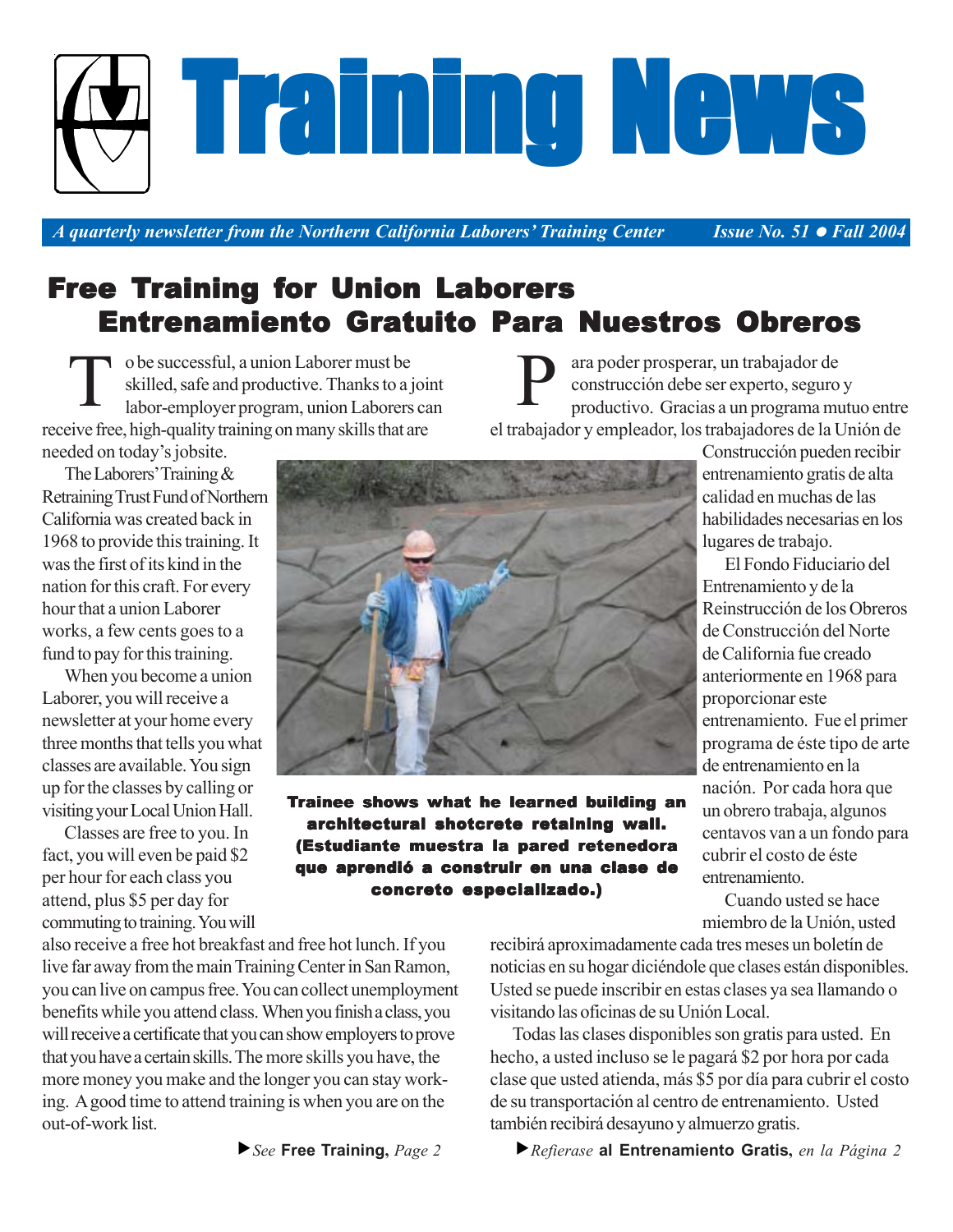## TERENCE J. O'SULLIVAN LABORERS' TRAINING CENTER Schedule of Courses, SAN RAMON CAMPUS (Horario de Clases) October 4 through December 31, 2004

| <b>COURSES</b>                                                                                                                                                                                                                                                                                                           | <b>DATES</b>                                                                                                                                                                                                                                             | <b>LENGTH</b>                                                                                                         | <b>PREREQUISITE</b>                                                                                  |
|--------------------------------------------------------------------------------------------------------------------------------------------------------------------------------------------------------------------------------------------------------------------------------------------------------------------------|----------------------------------------------------------------------------------------------------------------------------------------------------------------------------------------------------------------------------------------------------------|-----------------------------------------------------------------------------------------------------------------------|------------------------------------------------------------------------------------------------------|
| <b>APPRENTICESHIP</b><br>Apprenticeship Initial<br>Apprenticeship Follow-Up<br>Apprenticeship Follow-Up<br>Apprenticeship Follow-Up                                                                                                                                                                                      | October 4 - October 15<br>October 11 - October 22<br>November 1 - November 12<br>December 6 - December 17                                                                                                                                                | 2 Weeks<br>2 Weeks<br>2 Weeks<br>2 Weeks                                                                              | Registered Apprentices<br>Registered Apprentices<br>Registered Apprentices<br>Registered Apprentices |
| <b>CONSTRUCTION</b><br>Pipe Laying Techniques<br><b>Asphalt Paving Techniques</b><br>Concrete Techniques<br>Plaster Tender/Hod Carrier<br><b>Shotcrete Techniques</b><br><b>Fundamentals of Construction</b><br>Concrete Core Drilling & Saw Cutting<br><b>Air Track Drilling</b><br>Basic Air Trac Drilling Orientation | October 11 - October 22<br>October 18 - October 29<br>October 25 - November 5<br>October 25 - November 12<br>November 8 - November 19<br>November 22 - December 3<br>November 22 - November 23<br>November 22 - December 10<br>December 27 - December 31 | 2 Weeks<br>2 Weeks<br>2 Weeks<br>3 Weeks<br>2 Weeks<br>2 Weeks<br>2 Days<br>3 Weeks<br>1 Week                         | N/A<br>N/A<br>N/A<br>N/A<br>N/A<br>N/A<br>N/A<br>N/A<br>N/A                                          |
| <b>WELDING</b><br>MIG & TIG Welding<br><b>Basic Arc Welding</b><br><b>Advanced Arc Welding</b>                                                                                                                                                                                                                           | October 25 - November 5<br>November 8 - December 17<br>November 8 - December 17                                                                                                                                                                          | 2 Weeks<br>6 Weeks<br>6 Weeks                                                                                         | 1000 hours worked<br>1000 hours worked<br>2000 hours worked**                                        |
| <b>SPECIAL</b><br><b>Competent Person</b><br>Confined Space<br>Traffic Control (Spanish)<br>Traffic Control (English)<br>Scaffold User<br>Flagger Certification (Spanish)<br>Flagger Certification (English)<br>First Aid/CPR<br>First Aid/CPR                                                                           | October 4, December 22<br>October 5, December 23<br>October 5, November 2<br>October 6, December 10 & 23<br>October 7<br>October 6, November 3,<br>October 7, December 9, & 20<br>November 5 & 24<br>December 15 & 22                                    | 1 Day Each<br>1 Day Each<br>1 Day Each<br>1 Day Each<br>1 Day<br>1 Day Each<br>1 Day Each<br>1 Day Each<br>1 Day Each | N/A<br>N/A<br>N/A<br>N/A<br>N/A<br>N/A<br>N/A<br>N/A<br>N/A                                          |

\*\* Also requires a Basic Welding Certificate from the Laborers' Training Center



## Directions to the San Ramon Training Center:

Take the **ALCOSTA BOULEVARD WEST** exit off Highway 680 (see map at left). After you cross the intersection at San Ramon Valley Boulevard, the road changes to Westside Drive. Stay in the straight-ahead lane and look on your left for the large sign and gate leading to the Training Center. Proceed up the hill to the Administration building (on the left).

Our address is 1001 Westside Drive, San Ramon, California 94583-4098. Our telephone is (925) 828-2513; FAX is (925) 828-6142; E-mail: training@norcalaborers.org.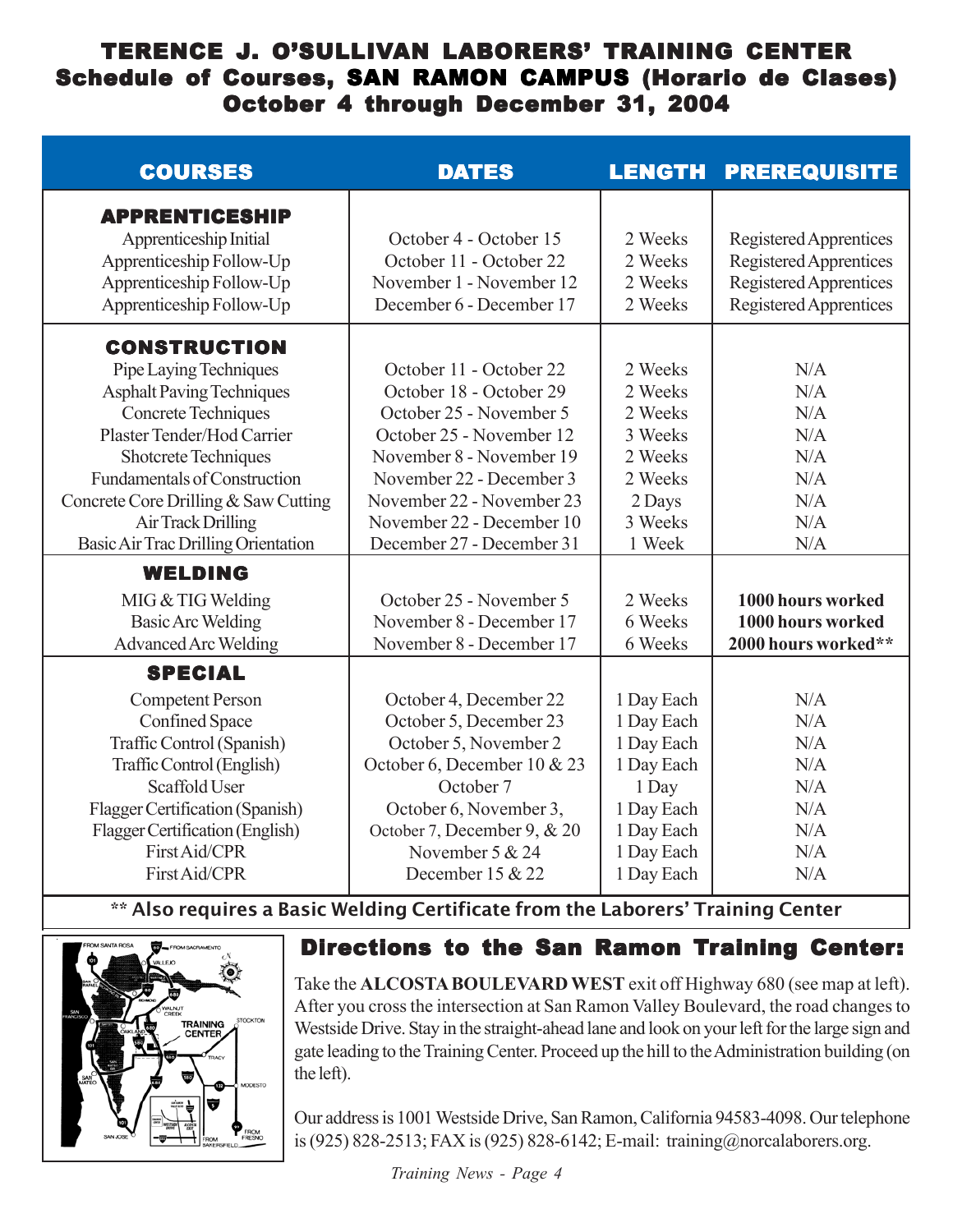## TERENCE J. O'SULLIVAN LABORERS' TRAINING CENTER Schedule of Courses, SAN RAMON CAMPUS (Horario de Clases) October 4 through December 31, 2004

| <b>COURSES</b>                         | <b>DATES</b>              | <b>LENGTH</b> | <b>PREREQUISITE</b>        |
|----------------------------------------|---------------------------|---------------|----------------------------|
| <b>SPECIAL</b>                         |                           |               |                            |
| Skid-Steer Loader (Bobcat) Orientation | October 4 - October 6     | 3 Days        | Intermediate               |
| Skid-Steer Loader (Bobcat) Orientation | November 29 - December 3  | 1 Week        | N/A                        |
| Skid-Steer Loader (Bobcat) Orientation | December 6 - December 8   | 3 Days        | Intermediate               |
| <b>Aerial Work Platforms</b>           | October 4 - October 5     | 2 Days        | N/A                        |
| <b>Aerial Work Platforms</b>           | November 15 - November 16 | 2 Days        | N/A                        |
| <b>Aerial Work Platforms</b>           | December 13 - December 14 | 2 Days        | N/A                        |
| <b>Forklift Certification</b>          | October 6 - October 7     | 2 Days        | <b>Experience Required</b> |
| <b>Forklift Certification</b>          | November 17 - November 19 | 3 Days        | Some Experience Required   |
| Foklift Certification                  | December 16 - December 17 | 2 Days        | <b>Experience Required</b> |
| <b>Forklift Orientation</b>            | December 20 - December 23 | 4 Days        | <b>Beginner</b>            |
| Grade Checking                         | October 18 - October 22   | 1 Week        | N/A                        |
| Refinery Safety (BATC) (English)       | October 18                | 1 Day         | N/A                        |
| Refinery Safety (BATC) (English)       | November 8                | 1 Day         | N/A                        |
| Refinery Safety (BATC) (English)       | December 27               | 1 Day         | N/A                        |
| Fire Watch Safety                      | November 15               | 1 Day         | N/A                        |
| Fire Watch Safety                      | December 8 & 17           | 1 Day Each    | N/A                        |
| Rigging & Signaling                    | November 29 - December 3  | 1 Week        | N/A                        |
| Mine Safety (MSHA) & First Aid/CPR     | December 6 - December 10  | 1 Week        | N/A                        |
| <b>OSHA 10-Hour Orientation</b>        | December 20 - December 21 | 2 Days        | N/A                        |
| <b>ENVIRONMENTAL</b>                   |                           |               |                            |
| Hazardous Waste Re-Certification       | October 4, 7, & 15        | 1 Day Each    | Valid Certificate          |
| Hazardous Waste Re-Certification       | November 1 & 4            | 1 Day Each    | Valid Certificate          |
| Hazardous Waste Re-Certification       | December 27               | 1 Day         | Valid Certificate          |
| Lead Re-Certification (Spanish)        | October 4                 | 1 Day         | Valid Certificate          |
| Lead Re-Certification (Spanish)        | November 2                | 1 Day         | Valid Certificate          |
| Lead Re-Certification (Spanish)        | December 28               | 1 Day         | Valid Certificate          |
| Lead Re-Certification (English)        | October 6                 | 1 Day         | Valid Certificate          |
| Lead Re-Certification (English)        | December 30               | 1 Day         | Valid Certificate          |
| Lead Removal (English)                 | November 29 - December 3  | 1 Week        | N/A                        |
| Asbestos Re-Certification (English)    | October 5 & November 1    | 1 Day Each    | Valid Certificate          |
| Asbestos Re-Certification (English)    | December 29               | 1 Day         | Valid Certificate          |
| Asbestos Re-Certification (Spanish)    | October 7 & November 3    | 1 Day Each    | Valid Certificate          |
| Asbestos Re-Certification (Spanish)    | December 31               | 1 Day         | Valid Certificate          |
| Asbestos Removal (Spanish)             | October 18 - October 22   | 1 Week        | N/A                        |
| Asbestos Removal (English)             | October 25 - October 29   | 1 Week        | N/A                        |
| Asbestos Removal (Spanish)             | November 15 - November 19 | 1 Week        | N/A                        |
| Asbestos Removal (Spanish)             | December 6 - December 10  | 1 Week        | N/A                        |
| Asbestos Removal (English)             | December 13 - December 17 | 1 Week        | N/A                        |
| Mold Remediation                       | November 4 - November 5   | 2 Days        | N/A                        |
| Hazardous Waste Removal                | November 8 - November 12  | 1 Week        | 200 hours worked           |
| Hazardous Waste Removal                | December 20 - December 24 | 1 Week        | 200 hours worked           |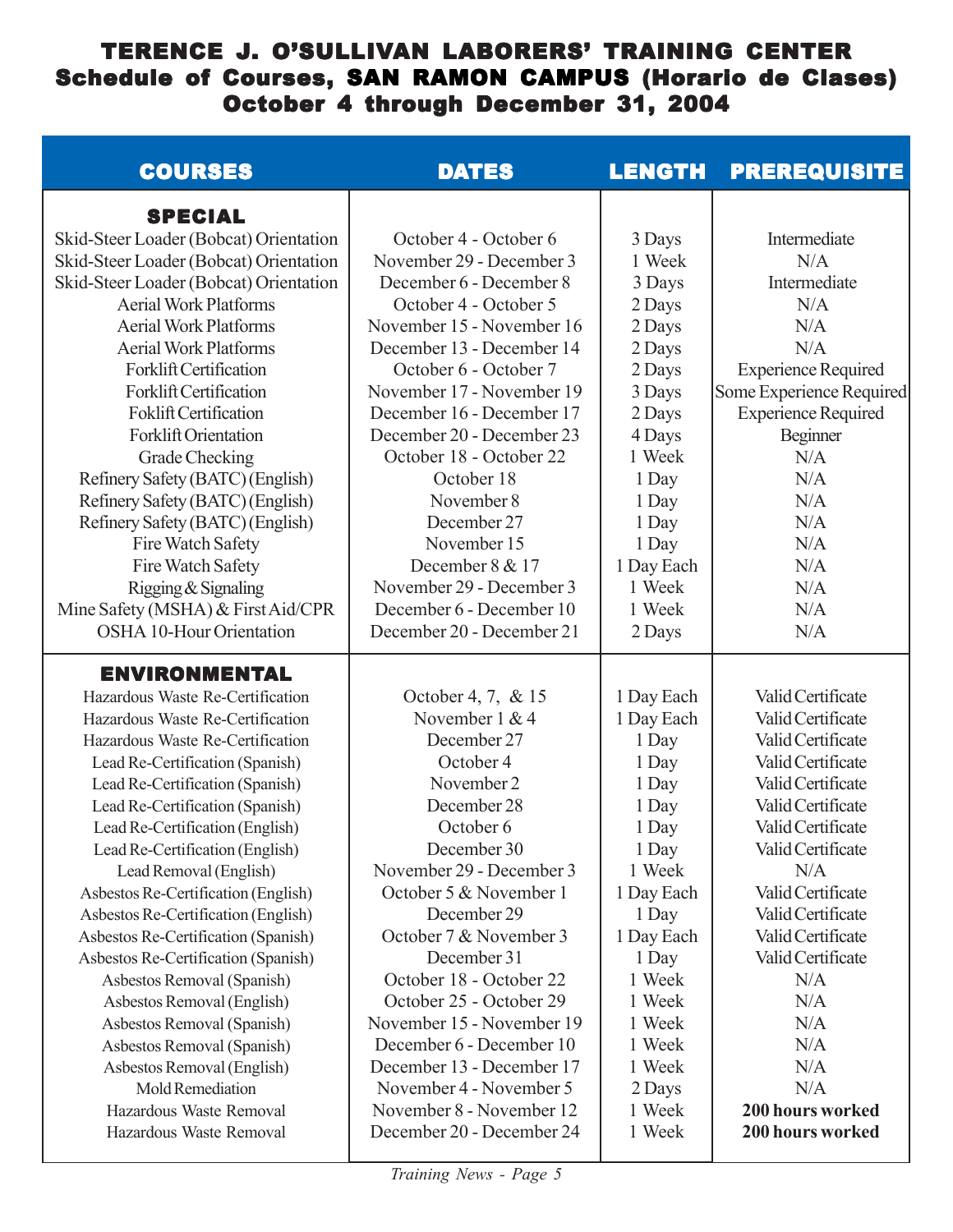## WEST SACRAMENTO CAMPUS ONLY Schedule of Courses (Horario de Clases) October 4 through December 31, 2004

| <b>COURSES</b>                                                                                                                                                                                                                                                                                                                                                                                                                                                                                                                                                                                                                                                                                                                                                    | <b>DATES</b>                                                                                                                                                                                                                                                                                                                                                                                                                                                                                                                                                                                                                                                                | <b>LENGTH</b>                                                                                                                                                                                                                                                                         | <b>PREREQUISITE</b>                                                                                                                                                                                                                                                              |
|-------------------------------------------------------------------------------------------------------------------------------------------------------------------------------------------------------------------------------------------------------------------------------------------------------------------------------------------------------------------------------------------------------------------------------------------------------------------------------------------------------------------------------------------------------------------------------------------------------------------------------------------------------------------------------------------------------------------------------------------------------------------|-----------------------------------------------------------------------------------------------------------------------------------------------------------------------------------------------------------------------------------------------------------------------------------------------------------------------------------------------------------------------------------------------------------------------------------------------------------------------------------------------------------------------------------------------------------------------------------------------------------------------------------------------------------------------------|---------------------------------------------------------------------------------------------------------------------------------------------------------------------------------------------------------------------------------------------------------------------------------------|----------------------------------------------------------------------------------------------------------------------------------------------------------------------------------------------------------------------------------------------------------------------------------|
| <b>CONSTRUCTION</b><br><b>Asphalt Paving Techniques</b>                                                                                                                                                                                                                                                                                                                                                                                                                                                                                                                                                                                                                                                                                                           | October 25 - November 5                                                                                                                                                                                                                                                                                                                                                                                                                                                                                                                                                                                                                                                     | 2 Weeks                                                                                                                                                                                                                                                                               | N/A                                                                                                                                                                                                                                                                              |
| <b>SPECIAL</b>                                                                                                                                                                                                                                                                                                                                                                                                                                                                                                                                                                                                                                                                                                                                                    |                                                                                                                                                                                                                                                                                                                                                                                                                                                                                                                                                                                                                                                                             |                                                                                                                                                                                                                                                                                       |                                                                                                                                                                                                                                                                                  |
| <b>Aerial Work Platforms</b><br>Refinery Safety (BATC) (English)<br>Forklift Certification (English)<br>Forklift Certification (English)<br><b>OSHA 10-Hour Orientation</b><br><b>Competent Person</b><br>Traffic Control (English)<br>Traffic Control (English)<br>First Aid/CPR<br>Skid-Steer Loader (Bobcat)<br>Skid-Steer Loader (Bobcat)<br>Skid-Steer Loader (Bobcat)<br>Flagger Certification (English)<br>Flagger Certification (Spanish)<br>Rigging & Signaling<br>Fire Watch Safety<br>Grade Checking<br>Hazardous Waste Re-Certification<br>Confined Space Orientation<br>Oxy Torch Cutting<br>Scaffold User<br>Concrete Core Drilling & Saw Cutting<br><b>Blueprint Reading</b><br><b>Basic Air Track Drilling</b><br>Lead Re-Certification (Spanish) | October 4-5 & November 22-23<br>November 29<br>October 6 - October 7<br>December 16<br>October 11-12 & December 6-7<br>October 13 & November 30<br>October 14, 22, & November 29<br>December 9, 17, 23 & 24<br>Oct. 15, Nov. 24, Dec. 10 & 22<br>October 18 - October 20<br>December 27 - December 29<br>December 15 - December 17<br>October 21, December 8, 15, 20, 24, 30<br>November 18<br>November 8 - November 12<br>November 9 & December 15<br>November 15 - November 19<br>November $16 & 19$<br>November 17 & December 1<br>December $2 & 21$<br>December 3<br>December 13 - December 14<br>December 13 - December 14<br>December 20 - December 24<br>December 21 | 2 Days Each<br>1 Day<br>2 Days<br>1 Day<br>2 Days Each<br>1 Day Each<br>1 Day Each<br>1 Day Each<br>1 Day Each<br>3 Days<br>3 Days<br>3 Days<br>1 Day Each<br>1 Day<br>1 Week<br>1 Day<br>1 Week<br>1 Day<br>1 Day Each<br>1 Day Each<br>1 Day<br>2 Days<br>2 Days<br>1 Week<br>1 Day | N/A<br>N/A<br><b>Experience Required</b><br><b>Experience Required</b><br>N/A<br>N/A<br>N/A<br>N/A<br>N/A<br>Intermediate<br>Intermediate<br>Intermediate<br>N/A<br>N/A<br>N/A<br>N/A<br>N/A<br>Valid Certificate<br>N/A<br>N/A<br>N/A<br>N/A<br>N/A<br>N/A<br>Valid Certificate |
| Lead Re-Certification (English)<br>Asbestos Re-Certification (English)<br>Asbestos Re-Certification (Spanish)                                                                                                                                                                                                                                                                                                                                                                                                                                                                                                                                                                                                                                                     | December 23<br>December 22<br>December 24                                                                                                                                                                                                                                                                                                                                                                                                                                                                                                                                                                                                                                   | 1 Day<br>1 Day<br>1 Day                                                                                                                                                                                                                                                               | Valid Certificate<br>Valid Certificate<br>Valid Certificate                                                                                                                                                                                                                      |
|                                                                                                                                                                                                                                                                                                                                                                                                                                                                                                                                                                                                                                                                                                                                                                   |                                                                                                                                                                                                                                                                                                                                                                                                                                                                                                                                                                                                                                                                             |                                                                                                                                                                                                                                                                                       |                                                                                                                                                                                                                                                                                  |



Directions to the West Sacramento Training Center:

Take the **HARBOR BOULEVARD** exit of U.S. 50/Business 80 (see map at left) towards Harbor Boulevard/Port of Sacramento. Continue on Harbor Boulevard for approximately 1/2 mile. At the Industrial Boulevard intersection at the entrance to the Port, make a right and continue a half mile on Industrial. The entrance to the Laborers' Training Center is on your left at a yellow pole gate. Follow the signs to the Administration Building.

Our address is 2901 Industrial Boulevard, West Sacramento, CA 95691-3419. Our telephone number is (916) 375-0191; FAX is (916) 375-0227; E-mail: training@norcalaborers.org.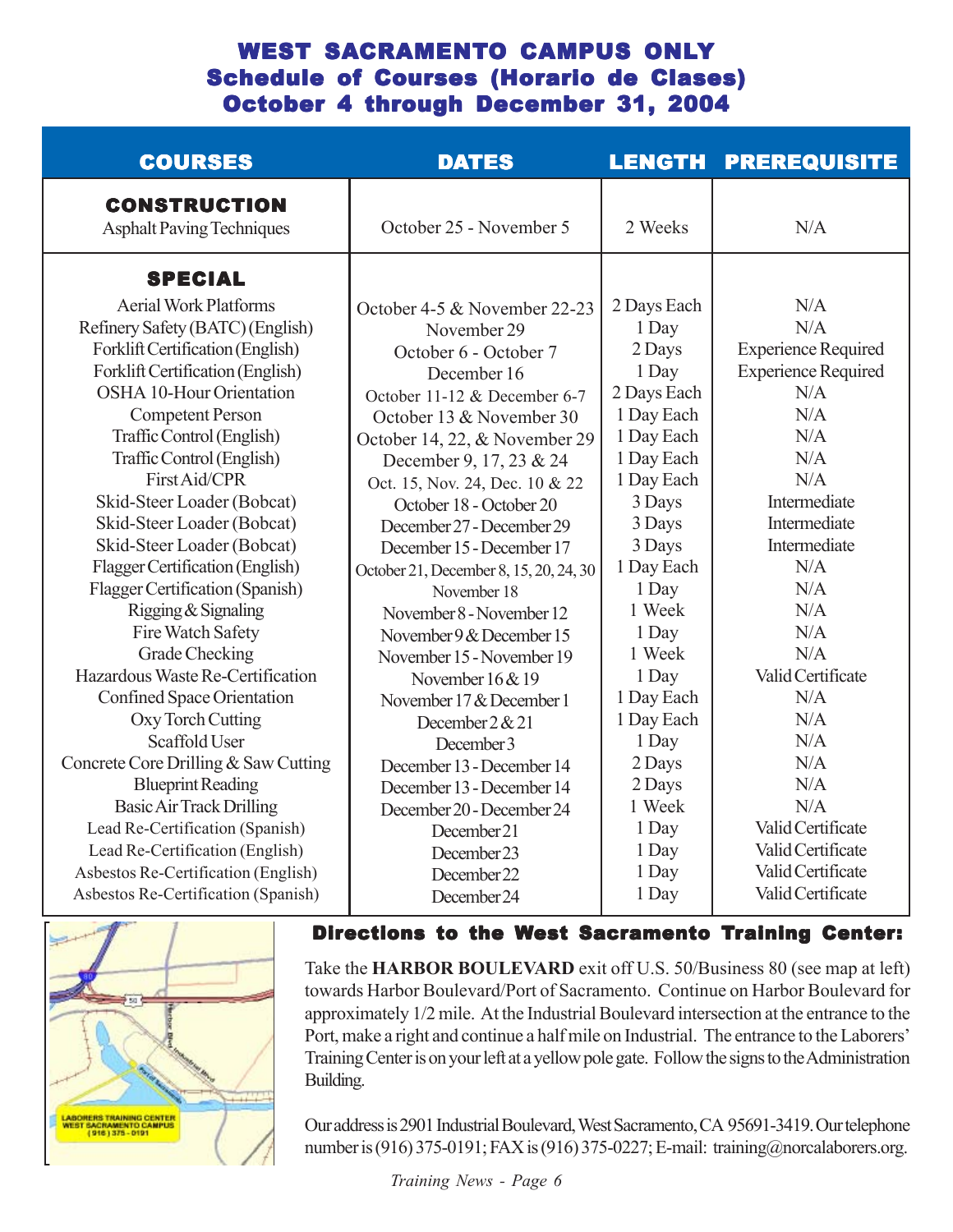# Apprenticeship Program has a bright future

Here we grow again! In order to meet the increasing demand for apprentices, the Laborers' Apprenticeship Program now offers the initial two-week class at our new satellite training center in West Sacramento. The apprentices, pictured here with the instructors and Local 185 Business Manager, Doyle Radford, were very appreciative of this new opportunity as they were able to cut their commuting time way down. The class is identical to the one offered in San Ramon and is intended to increase the accessibility of the program. Because of the tremendous potential for growth in the Sacramento and San Joaquin Valleys, as well as Solano County, we expect the new Training Center to be very busy training new apprentices for a career as Construction Craft Laborers.  *By Jeff Armstrong, Director of Apprenticeship*

In other news, we recently reached another milestone by indenturing our 300th apprentice! I want to take this opportunity to thank all the instructors for getting them off on the right foot and the journeymen who are showing the apprentices the ropes at the jobsites. Without your help and guidance, the apprentices would surely not be as successfull as they are now. Thank you for your continued support. Speaking of support, a special thanks also needs to go out to the Union Representatives and the office staff members of the locals for their help in dispatching and making the apprentices feel welcome. And, of course, the employers who are hiring the apprentices and allowing

their journeymen to train them and make them feel like valued members of their workforce. We are all partners in this process, and our continuing partnership will surely benefit all who are participating in the program.

The Apprenticeship Program accepts applications year-round and is always looking for motivated individuals to join our ranks. If you know someone who is interested in a career as a Construction Craft Laborer, this is the place to start. Call us at (925) 556-0858 for more information.



First Apprenticeship class held in August 2004 at our West Sacramento campus.

# Fire Watch training debuts at the Training Center

In response to industry demands, the Laborers' Training Center recently began offering "Fire Watch" training in San Ramon.

"This is a high-quality class that meets all industry regulations for this important skill," said Training Director Vic Macias.

The four-hour class, which is taught by a retired fire chief, covers all aspects of fire safety operations, Hot Work programs and the use of portable fire extinguishers. Fire Watch is required by a number of Cal-OSHA regulations as they pertain to General Industry Safety Orders and Petroleum Industry Safety Orders.

The training includes both classroom instruction and a hands-on training on the use of portable fire extinguishers to extinguish an actual fire. The first class was done by special request on Aug. 14, and eight members were trained from Local 324.

As defined by the Department of Energy, a Fire Watch worker is "an individual charged with the responsibility to ensure the safety of all immediate personnel and facilities where open flame operations or procedures are occurring."

On the jobsite, Fire Watch Team members are trained in several important areas, including duties and responsibilities, fire hazard recognition, reporting procedures, emergency procedures and site-specific requirements.

For more information on Fire Watch training, contact your Local Union or the Training Center.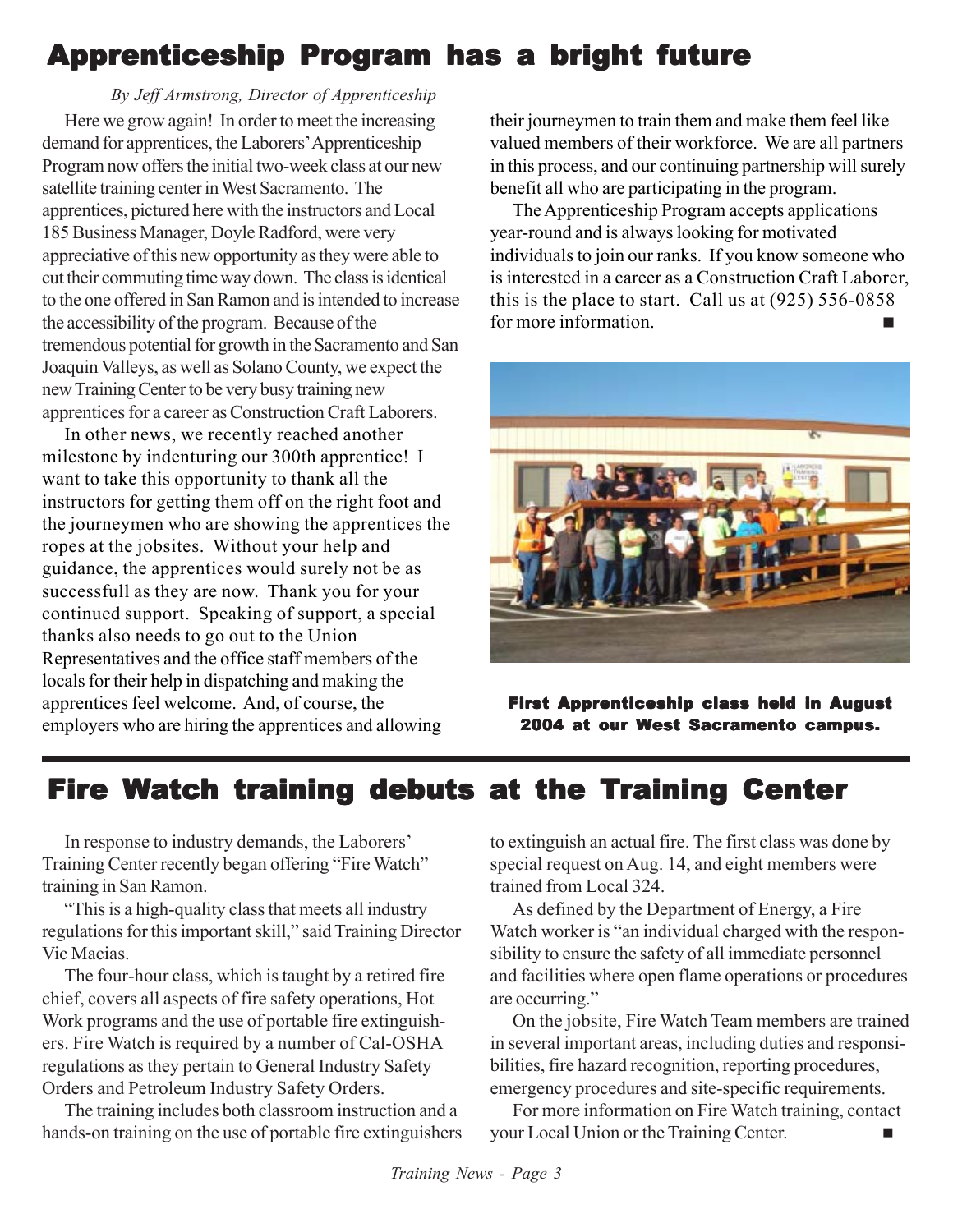

LABORERS' TRAINING AND RETRAINING TRUST FUND FOR NORTHERN CALIFORNIA 1001 WESTSIDE DRIVE SAN RAMON, CA 94583-4098

PRSRT FIRST CLASS U.S. POSTAGE PAID CONCORD, CA PERMIT NO. 473

## $\overline{\left(\biguplus$  **Training News**

*Training News* is published quarterly by the Laborers' Training and Retraining Trust Fund for Northern California. It is intended to provide information concerning training for members of the Laborers' International Union of Northern California and signatory contractors. Please submit your comments and/or suggestions by mail to Laborers' Training Center, 1001 Westside Drive, San Ramon, California 94583, or by telephone at (925) 828-2513, or by e-mail to training@norcalaborers.org.

#### *NEWSLETTER STAFF*

Editing & Layout: Chave Groh Contributors: Russell W. Snyder Vic Macias Jeff Armstrong

## **INSIDE:**

 • **Free Training for Union Laborers**

*Pages 1 & 2*

- • **Fire Watch training debuts at the Training Center** *Page 3*
- • **Apprenticeship Program has a bright future**

*Page 3*

 • **Summer course schedules (Horarios de clases)**

*Pages 4-5*

 • **New instructors join the Training Center** *Page 7*

## Fire safety



As part of the Fire Watch training held in San Ramon, trainees practice the use of portable fire extinguishers to put out a simulated fire.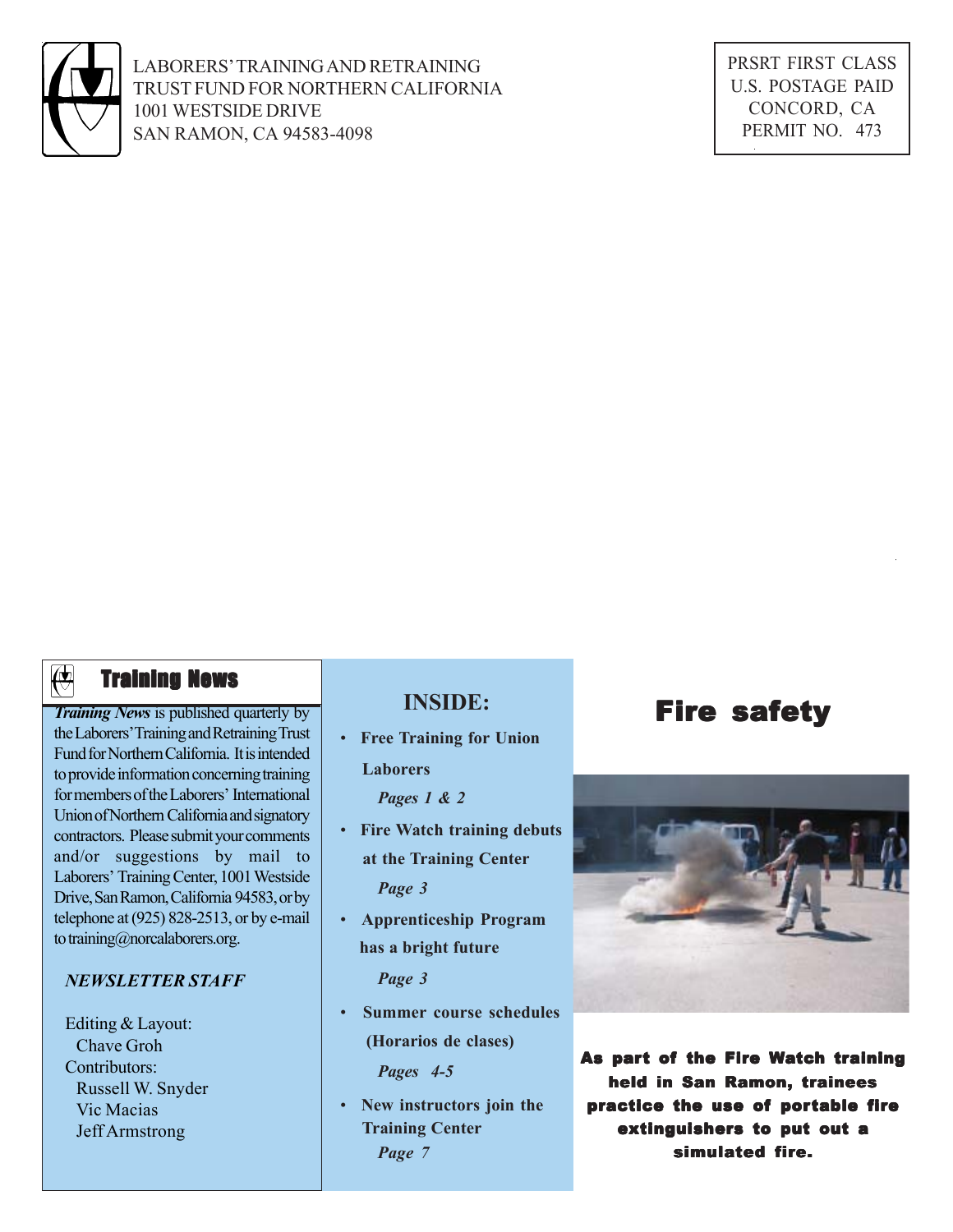f**Free Training,** *From Page 1*



### A trainee nozzleman practices encasing rebar in a structural shotcrete retaining wall. (Estudiante aprende a construir una pared retenedora de concreto especializado.)

There are two training centers where you can attend classes. The main campus is in San Ramon, off the 680 Freeway. A new campus is in West Sacramento, off Interstate 80.

The training you will receive is the best in the construction industry. Your teachers will have many years of experience in construction, are certified, and licensed by the State.

There are strict rules to follow when you attend training. All trainees will be tested for drugs for all classes that are a week long or longer.

Construction Craft Laborers do many different things on a jobsite, so there are also many different types of training classes. General construction classes will include asphalt paving, concrete work, traffic control, flagging, First Aid-CPR, basic construction and Apprenticeship classes. Orientation on some types of equipment, such as skid-steer loaders (Bobcats) and forklifts, is available. Environmental classes, such as lead removal, asbestos removal and hazardous waste, also are offered regularly. Some classes are held in Spanish, and there are always Spanish-speaking people there to help you.

The Laborers' Training & Retraining Trust Fund for Northern California serves 2,500 signatory contractors and 25,000 union members in 46 counties, from Fresno to the Oregon border. Each year about 5,000 Laborers are trained.

There is no charge to attend classes — the costs are covered by the hourly contributions made to the Fund.

For more information about the Laborers' Training Center, contact us at (925) 828-2513, or visit our website at: www.norcalaborers.org and click on the "Training & Apprenticeship" tab to view specific training information.

#### f**Entrenamiento Gratis,** *de la Primera Página*

Si usted vive lejos del centro de entrenamiento principal en San Ramon, usted puede vivir gratis en la escuela. Usted también puede recibir subsidios de desempleo mientras que usted atiende clases. Cuando usted termina una clase, usted recibirá un certificado el cual usted puede demostrar a sus patrones para comprobar que usted tiene ciertas habilidades. Cuantas más habilidades usted tenga, más dinero va a poder usted ganar y más tiempo va a permanecer empleado. El mejor tiempo para venir a la escuela es cuando usted está apuntado en la lista de espera de trabajo.

Hay dos centros de entrenamiento donde usted puede atender clases. El centro principal está en San Ramon, cerca de la autopista 680. Otro centro está en la ciudad de Sacramento Del Oeste cerca de la carretera del Estado número 80.

Usted recibirá el mejor entrenamiento de la industria de construcción. Sus maestros poseen muchos años de experiencia en construcción, están certificados y autorizados para enseñar por el Estado de California. Cuando usted atiende el centro de entrenamiento, usted tiene que obedecer reglas estrictas. A todos los estudiantes que atienden clases de una semana o de más tiempo, se les hace un examen de drogas. Si usted no obedece los reglamentos de la escuela, se le pedirá que se regrese a su casa.

Los trabajadores del arte de la construcción hacen muchas diversas tareas en su trabajo, por lo tanto hay muchos tipos diversos de clases de entrenamiento. Las clases generales de construcción incluyen pavimento de asfalto, trabajo de concreto, control de tráfico, entrenamiento para ser abanderado, primeros auxilios, construcción básica y clases de aprendizaje. También ofrecemos orientaciones en algunos tipos de maquinaria, por ejemplo transportadoras de horquilla de monte carga. Clases ambientales tales como disminución de plomo, disminución de asbestos y desechos peligrosos también se ofrecen regularmente. Algunas de las clases se ofrecen en Español y nuestros empleados bilingües están dispuestos a ayudarles.

El Fondo Fiduciario del Entrenamiento y de la Reinstrucción de los Obreros de Construcción del Norte de California sirve a 2,500 contratistas signatarios y a 25,000 miembros de la Unión en 46 condados desde Fresno hasta la frontera de Oregon. Cada año cerca de 5,000 miembros de la Unión atienden la escuela de entrenamiento. Si usted gusta obtener más información acerca del Centro de Entrenamiento, comuníquese directamente al Centro de San Ramon al número (925) 828-2513 o visítenos por medio de la computadora al: www.norcalaborers.org y oprima él titulo "Entrenamiento y Aprendizaje" para más información acerca de las clases que ofrecemos.